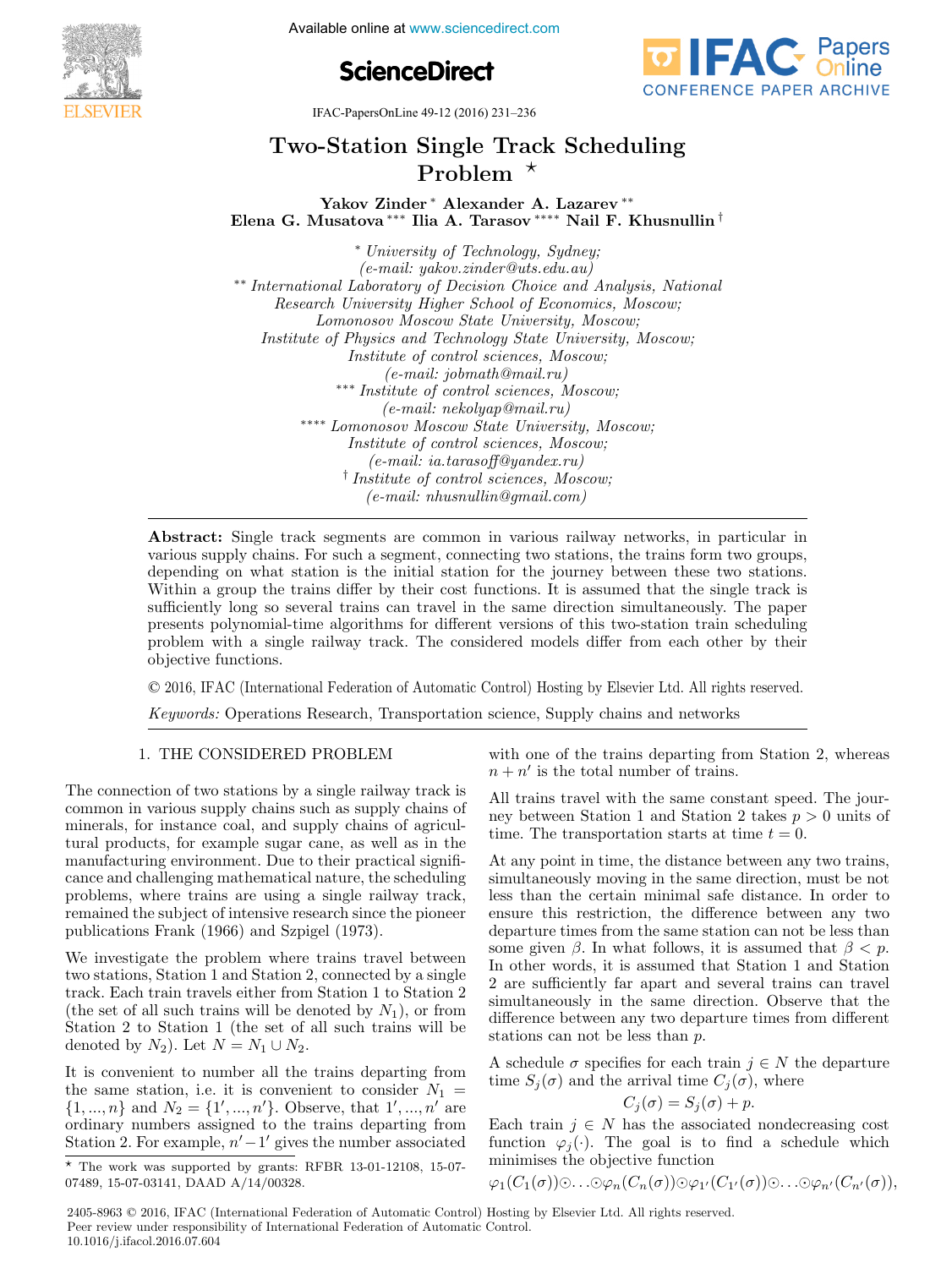where  $\odot$  is some commutative and associative operation such that for any numbers  $a_1, a_2, b_1, b_2$ , satisfying  $a_1 \le a_2$ and  $b_1 < b_2$ ,

$$
a_1 \odot b_1 \le a_2 \odot b_2. \tag{1}
$$

For example, the operation  $\odot$  can be addition. In this case for any  $i \in N$  and  $j \in N$ 

$$
\varphi_i(C_i(\sigma))\odot \varphi_j(C_j(\sigma))=\varphi_i(C_i(\sigma))+\varphi_j(C_j(\sigma)).
$$

Another commonly used operation is maximum. In this case

$$
\varphi_i(C_i(\sigma)) \odot \varphi_j(C_j(\sigma)) = \max{\varphi_i(C_i(\sigma)), \varphi_j(C_j(\sigma))}.
$$

In particular, the objective function, where the operation is maximum and each  $\varphi_i(x) = x$ , is referred to in scheduling as the makespan and is denoted by  $C_{max}$ , i.e.

$$
C_{max}(\sigma) = \max_{i \in N} C_i(\sigma).
$$

Following the notation of the article Gafarov et al. (2015), the problem, considered in our paper, can be denoted by  $STR2 || \odot \varphi_i$ , where  $STR$  stands for "single track railway" and 2 indicates that two stations are considered.

Since the objective function is nondecreasing, in what follows, without loss of generality, it is assumed that each schedule  $\sigma$  should possess the following property: for any point in time t such that

$$
0 \le t \le C_{max}(\sigma)
$$

there exists at least one train  $i \in N$  satisfying the condition

$$
S_i(\sigma) \leq t \leq C_i(\sigma).
$$

The rest of the paper is organised as follows. Section 2 discusses the contribution of the results, presented in this paper, to the existing knowledge on train scheduling and provides a brief literature survey. Section 3 shows that if the order in which the trains, constituting the set  $N_1$ , depart from Station 1 and the order in which the trains, comprising the set  $N_2$ , depart from Station 2 are known, then, for any operation  $\odot$ , an optimal schedule can be obtained in polynomial time by means of dynamic programming. This section also discusses some important cases of cost functions and operation  $\odot$ , where the computational complexity of the general optimisation procedure can be significantly reduced. Section 4 focuses on the maximum cost objective function frequently used in practice and theory.

# 2. EXISTING LITERATURE

Surveys of the railway planning processes, models and methods can be found in Lusby et al. (2011), Oliveira (2001) and Harrod (2012). The existing literature covers a broad variety of models, assumptions, and practical situations. Many publications stress the importance of the single track train scheduling from the practical as well as theoretical viewpoints. Indeed, the single track scheduling problems have attracted the considerable attention, and starting from Szpigel (1973), there exists a sturdy stream of publications.

In train scheduling, one of the parameters that vary from model to model is the speed of trains. For example, similar to our paper, Harbering et al. (2015) considers the situation where all trains travel with the same constant speed, whereas in Kraay et al. (1991) the speed can vary.

The optimisation methods also vary from publication to publication. Thus, similar to our paper, Harbering et al. (2015) uses dynamic programming. Other optimisation methods include integer programming Brannlund et al. (1998), branch and bound method Higgins et al. (1996), and heuristics Carey and Lockwood (1995) and Mu and Dessouky (2011). The computational complexity results can be found in Disser et al. (2015).

The existing publications on single track train scheduling consider a wide range of objective functions, including makespan, total tardiness, maximum lateness, total completion time, etc. Our paper demonstrates that many commonly used objective functions share certain properties that allow the development of uniform optimisation procedures.

The recent publication Gafarov et al. (2015) is closely related to our paper. Similar to our paper, Gafarov et al. (2015) is concerned with the two-station case and various objective functions (although not in such general form as in our paper). In contrast to our paper that considers the safe distance between the trains specified by  $\beta$ , Gafarov et al. (2015) assumes that the track is partitioned into several segments and trains are not allowed to travel simultaneously along each of these segments. These two assumptions are in some sense equivalent and, as far as Gafarov et al. (2015) is concerned, the main contribution of our paper is the development of more efficient optimisation algorithms for several objective functions, considered in Gafarov et al. (2015), as well as the presented optimisation procedure for the maximum cost problem with arbitrary nondecreasing cost functions.

Harbering et al. (2015) analyses the situation with more than two stations and presents a dynamic programming based pseudo-polynomial algorithm for the makespan minimisation problem. Harbering et al. (2015) considers the problem which is equivalent to a job shop scheduling with two routes. It is shown how to achieve a lower bound on the makespan when all operations of the job shop model have equal processing times.

# 3. DYNAMIC PROGRAMMING APPROACH

In this section we assume that the order in which the trains, constituting the set  $N_1$ , depart from Station 1 and the order in which the trains, comprising the set  $N_2$ , depart from Station 2 are known. These orders can be either specified by some properties of the objective function or determined by some factors outside the considered model, for example by trains priorities.

For example, consider the objective functions

$$
L_{max}(\sigma) = \max_{i \in N} \{ C_i(\sigma) - d_i \},\tag{2}
$$

and

$$
\sum w_i C_i(\sigma) = \sum_{i \in N} w_i C_i(\sigma), \tag{3}
$$

where, for each  $i \in N$ ,  $d_i$  is the point in time by which it is desired to complete the journey of train i and  $w_i$  is a weight associated with train *i*. According to the following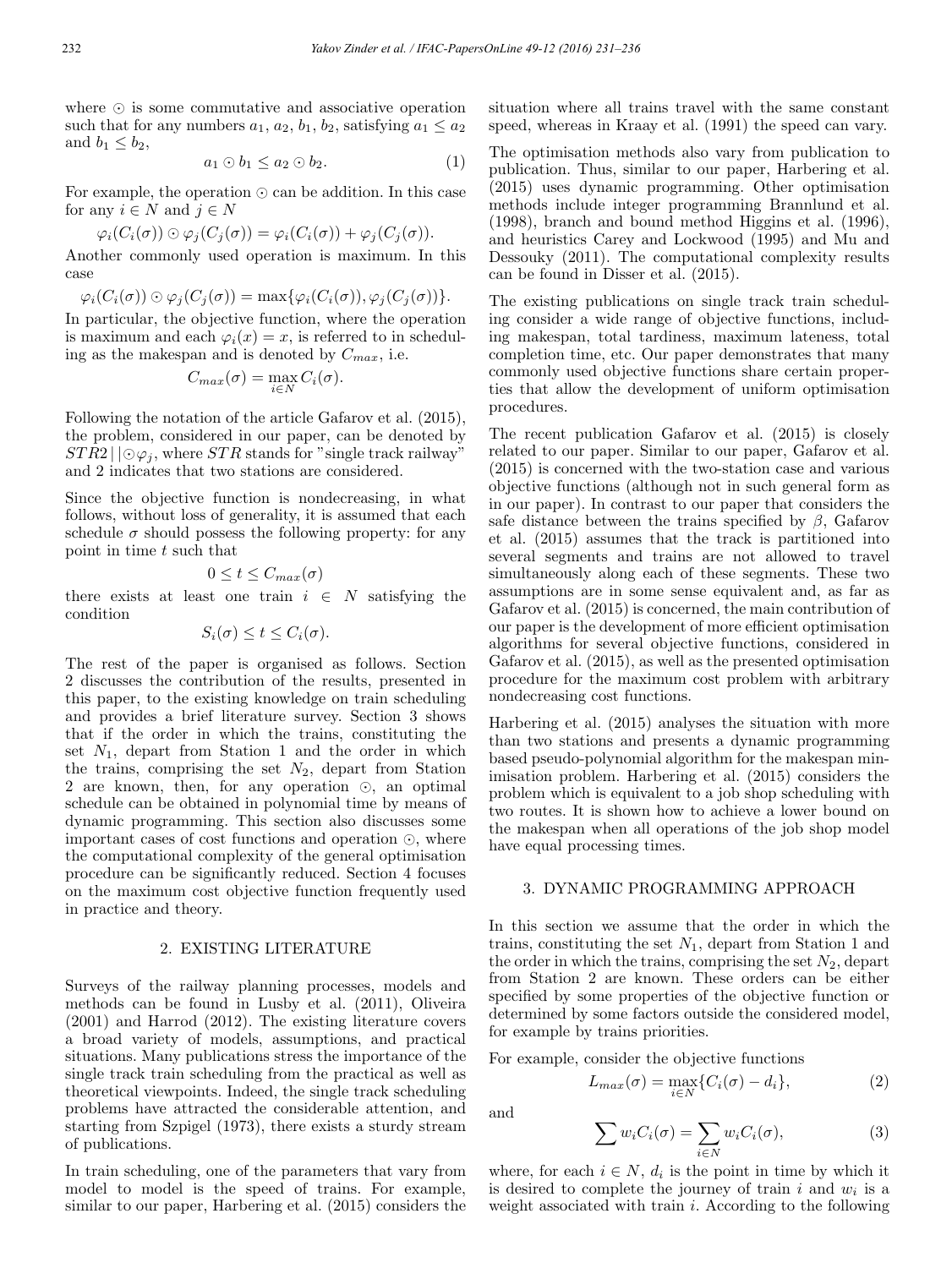two lemmas, each of these objective functions specifies the order of departures for each station.

Lemma 1. There exists an optimal schedule for the problem  $STR2||L_{max}$ , in which the trains from the set  $N_1$ depart from Station 1 in a nondecreasing order of due dates  $d_i$  and the trains from the set  $N_2$  depart from Station 2 in a nondecreasing order of due dates  $d_{i'}$ .

Lemma 2. There exists an optimal schedule for the problem  $STR2 \parallel \sum w_j C_j$ , in which the trains from the set  $N_1$ depart from Station 1 in a nonincreasing order of the weights  $w_i$  and the trains from the set  $N_2$  depart from Station 2 in a nonincreasing order of the weights  $w_{i'}$ .

Let the trains at each station be numbered in the decreasing order of their departure times. Thus, for any  $i \in N_s$ and  $j \in N_s$ , where  $s \in \{1, 2\}$ , the inequality  $i > j$  implies that, in any schedule  $\sigma$ ,  $S_i(\sigma) < S_j(\sigma)$ . The following lemma describes the set of all possible departure times.

Lemma 3. In any schedule  $\sigma$  departure times of trains from Stations 1 and 2 belongs to the following set:

$$
T = \{t \mid t = qp + k\beta, \ k \in \{0, 1, \dots, n + n' - 2\},\
$$

 $q \in \{0, 1, \ldots, 2\min\{n, n'\}\}, k + q \leq n + n' - 1\}.$ The number of elements in the set T is  $O((n + n')^2)$ .

For any  $k_1 \in \{0, 1, ..., n\}$  and  $k'_2 \in \{0', 1', ..., n'\}$ , such that either  $k_1 \neq 0$ , or  $k_2 \neq 0'$ , or both, and any  $s \in \{1,2\}$ , and  $t \geq 0$ , denote by  $\mathcal{P}(k_1, k_2', s, t)$  the train scheduling problem that is obtained from the original single track train scheduling problem by the following assumptions:

- the set of trains that should travel from Station 1 to Station 2 is  $\{1,\ldots,k_1\}$ , i.e. ignore for a moment the existence of all trains in  $N_1$  that do not belong to the set  $\{1, \ldots, k_1\};$
- the set of trains that should travel from Station 2 to Station 1 is  $\{1', \ldots, k_2'\}$ , i.e. ignore for a moment the existence of all trains in  $N_2$  that do not belong to the set  $\{1', \ldots, k'_2\};$
- the original assumption that the first departure occurs at  $t = 0$  is replaced by the assumption that the time of the first departure is  $t$ ;
- $\bullet$  the first train must depart from the Station  $s$ , where s is part of the problem input.

Hence, if s in  $\mathcal{P}(k_1, k_2, s, t)$  equals 1, then, in each schedule  $\sigma$ ,  $S_{k_1}(\sigma) = t$ , and if  $s = 2$ , then, in each schedule  $\sigma$ ,  $S_{k'_{2}}(\sigma)=t.$ 

Since  $\mathcal{P}(k_1, k_2', s, t)$  is concerned with the set of trains

$$
\{1,\ldots,k_1\}\cup\{1',\ldots,k'_2\},\
$$

its objective function contains the cost functions of these trains only. More specifically, in the case  $k_1 \neq 0$  and  $k'_2 \neq 0'$  the objective function is

$$
F(\sigma) = \bigodot_{i=1}^{k_1} \varphi_i(C_i(\sigma)) \bigodot_{j=1'}^{k'_2} \varphi_j(C_j(\sigma)),
$$

in the case  $k'_2 = 0'$ ,

$$
F(\sigma) = \bigoplus_{i=1}^{k_1} \varphi_i(C_i(\sigma))
$$

and in the case  $k_1 = 0$ ,

$$
F(\sigma) = \bigodot_{j=1'}^{k_2'} \varphi_j(C_j(\sigma)).
$$

It is convenient to denote the optimal value of the objective function for  $\mathcal{P}(k_1, k_2', s, t)$  by  $f(k_1, k_2', s, t)$ . In other words,  $f(k_1, k'_2, s, t) = F(\sigma^*),$ 

where  $\sigma^*$  is an optimal schedule for  $\mathcal{P}(k_1, k_2, s, t)$ . Using this notation, the optimal value of the objective function of the original single track train scheduling problem is

$$
\min\{f(n, n', 1, 0), f(n, n', 2, 0)\}.
$$
 (4)

The values  $f(n, n', 1, 0)$  and  $f(n, n', 2, 0)$  can be obtained by solving a system of functional equations. In doing this, it is convenient to extend the operation  $\odot$  by assuming that, for any number  $a$ ,

$$
a\odot\infty=\infty\odot a=\infty.
$$

Furthermore, based on Lemma 3, it is convenient to amend the objective function for each  $\mathcal{P}(k_1, k_2, s, t)$  by assuming that, for any schedule  $\sigma$ , in which at least one train has the departure time that is not in  $T$ , the value of the objective function is  $\infty$ .

The procedure of solving the system of functional equations begins by setting

 $f(1,0',1,t) = \begin{cases} \varphi_1(t+p), & \text{if } t \in T \\ \infty & \text{if } t \neq T \end{cases}$ 

 $\infty$ , if  $t \notin T$ 

and

$$
f(0,1',2,t) = \begin{cases} \varphi_{1'}(t+p), \text{ if } t \in T\\ \infty, \text{ if } t \notin T \end{cases}
$$

The subsequent computations are based on the property of the operation  $\odot$ , specified by the inequality (1). More specifically, for each  $k_1 \in \{1, ..., n-1\}$ ,

$$
f(k_1 + 1, 0', 1, t) = \begin{cases} g(k_1 + 1, 0', 1, t), & \text{if } t \in T \\ \infty, & \text{if } t \notin T \end{cases}
$$

where

$$
g(k_1+1,0',1,t) = \varphi_{k_1+1}(t+p) \odot f(k_1,0',1,t+\beta);
$$

for each  $k'_2 \in \{1', ..., n'-1'\},\$ 

$$
f(0, k'_2 + 1', 2, t) = \begin{cases} g(0, k'_2 + 1', 2, t), & \text{if } t \in T \\ \infty, & \text{if } t \notin T \end{cases}
$$

where

$$
g(0, k'_2 + 1', 2, t) = \varphi_{k'_2 + 1'}(t + p) \odot f(0, k'_2, 2, t + \beta);
$$

for each  $k'_2 \in \{1', ..., n'\},\$ 

$$
f(1, k'_2, 1, t) = \begin{cases} g(1, k'_2, 1, t), & \text{if } t \in T \\ \infty, & \text{if } t \notin T \end{cases}
$$

where

$$
g(1, k'_2, 1, t) = \varphi_1(t + p) \odot f(0, k'_2, 2, t + p);
$$

for each  $k_1 \in \{1, ..., n\},\$ 

$$
f(k_1, 1', 2, t) = \begin{cases} g(k_1, 1', 2, t), & \text{if } t \in T \\ \infty, & \text{if } t \notin T \end{cases}
$$

where

$$
g(k_1,1',2,t) = \varphi_{1'}(t+p) \odot f(k_1,0',1,t+p);
$$

for each 
$$
k_1 \in \{1, ..., n-1\}
$$
 and each  $k'_2 \neq 0'$ ,  
\n
$$
f(k_1 + 1, k'_2, 1, t) = \begin{cases} g(k_1 + 1, k'_2, 1, t), \text{ if } t \in T \\ \infty, \end{cases}
$$
if  $t \notin T$ ,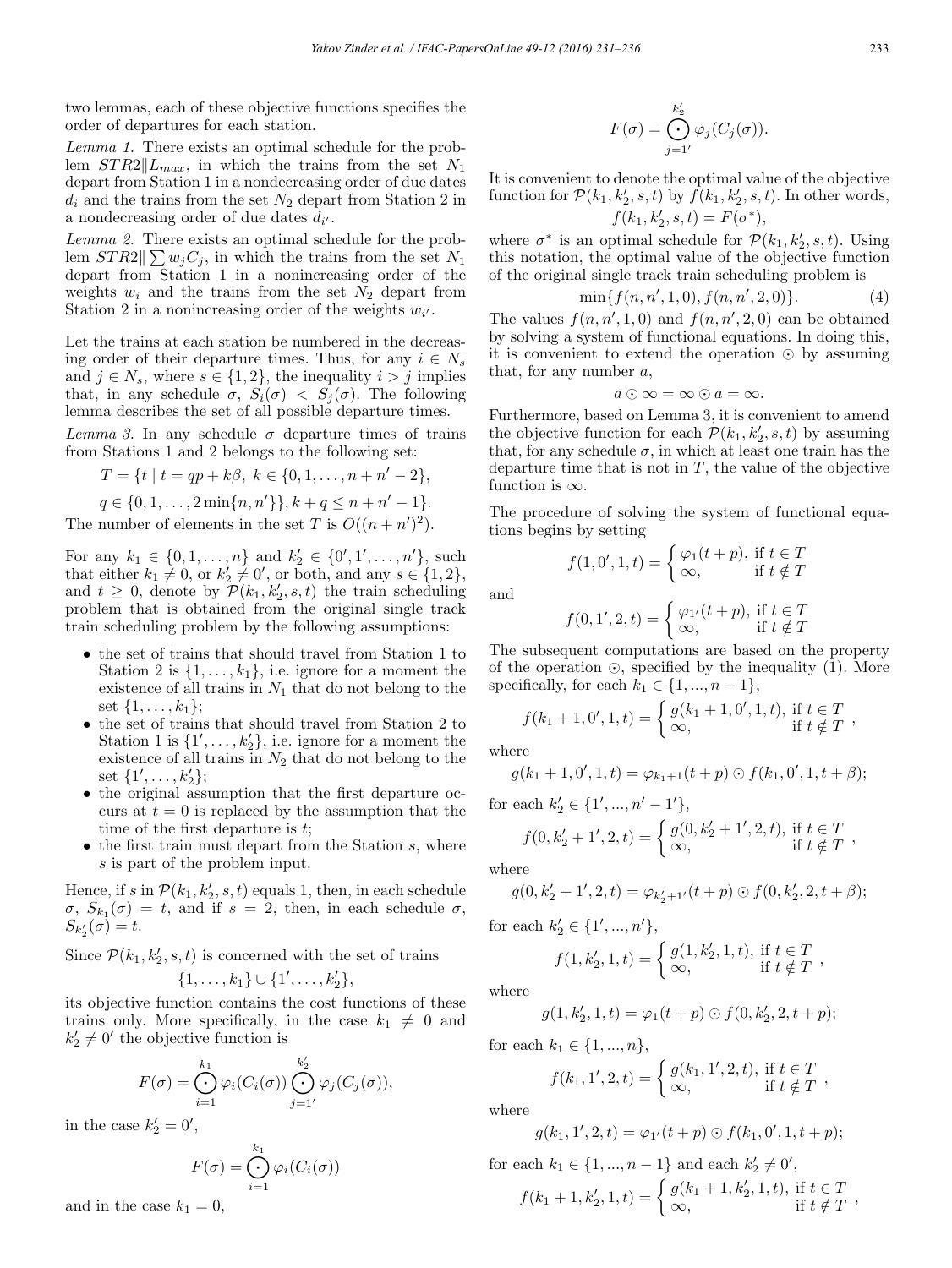$$
g(k_1+1, k'_2, 1, t) = \varphi_{k_1+1}(t+p)
$$
  
 
$$
\odot \min\{f(k_1, k'_2, 1, t+\beta), f(k_1, k'_2, 2, t+p)\};
$$

for each  $k_1 \neq 0$  and each  $k'_2 \in \{1', ..., n' - 1'\},$ 

$$
f(k_1, k'_2 + 1', 2, t) = \begin{cases} g(k_1, k'_2 + 1', 2, t), \text{ if } t \in T \\ \infty, \text{ if } t \notin T \end{cases},
$$
  

$$
g(k_1, k'_2 + 1', 2, t) = \varphi_{k'_2 + 1'}(t + p)
$$
  

$$
\odot \min\{f(k_1, k'_2, 2, t + \beta), f(k_1, k'_2, 1, t + p)\}.
$$

The number of operations needed to compute (4) is  $O((n+$  $(n')<sup>4</sup>$ ), since it is necessary to compute value of f for each  $t \in T$  and each pair of  $k_1$  and  $k_2'$ .

#### 3.1 Uniform objective functions

As above, this subsection assumes that the order in which trains leave Station 1 and the order in which trains leave Station 2 are known, but considers the situation when the set T is not required and therefore an optimal schedule can be constructed in  $O((n + n')^2)$  operations.

Consider an arbitrary problem  $\mathcal{P}(k_1, k_2, s, t)$ , where  $t \geq 0$ ,  $k_1 \in \{0, 1, \ldots, n\}$ , and  $k'_2 \in \{0', 1', \ldots, n'\}$ , and either  $k_1 \neq 0$ , or  $k'_2 \neq 0'$ , or both. If

$$
C_j(\eta) - C_j(\sigma) = t \quad \text{for all } j \in N \tag{5}
$$

and  $\eta$  is a schedule for  $\mathcal{P}(k_1, k_2', s, t)$ , then  $\sigma$  is a schedule for  $\mathcal{P}(k_1, k_2', s, 0)$  and vice versa. For any schedule  $\sigma$ for  $\mathcal{P}(k_1, k_2, s, 0)$ , the schedule  $\eta$ , satisfying (5), will be denoted by  $\sigma_t$ .

For an arbitrary problem  $\mathcal{P}(k_1, k_2, s, t)$ , let  $F_t^{k_1 k_2}$  be the objective function of  $\mathcal{P}(k_1, k_2', s, t)$ . Observe that each  $F_t^{k_1 k_2'}$  uses the same cost functions as the objective function of the original train scheduling problem and the same operation  $\odot$ . This original objective function is uniform if there exists a function  $G(k_1, k_2', t)$  such that, for any  $\mathcal{P}(k_1, k_2', s, 0)$ , any schedule  $\sigma$  for  $\mathcal{P}(k_1, k_2', s, 0)$ , and any  $t > 0$ ,

$$
F_t^{k_1 k_2'}(\sigma_t) = F_0^{k_1 k_2'}(\sigma) + G(k_1, k_2', t).
$$

It is easy to see that this property implies that if  $\sigma^*$ is an optimal schedule for  $\mathcal{P}(k_1, k_2, s, 0)$ , then, for any  $t > 0, \sigma_t^*$  is an optimal schedule for  $\mathcal{P}(k_1, k_2, s, t)$ . In other words, an optimal schedule for  $\mathcal{P}(k_1, k_2, s, t)$  is obtained by "shifting" an optimal schedule for  $\mathcal{P}(k_1, k_2, s, 0)$  by t. Consequently, in computing (4), it is necessary to compute  $f(k_1, k_2', s, 0)$  only. Since the last argument in  $f(k_1, k_2', s, 0)$ never changes, it can by omitted.

More specifically, the computation starts with setting

$$
f(1,0',1) = \varphi_1(p)
$$

and

$$
f(0, 1', 2) = \varphi_{1'}(p).
$$
  
Then, for each  $k_1 \in \{1, ..., n-1\}$ ,  

$$
f(k_1 + 1, 0', 1) = \varphi_{k_1+1}(p) \odot [f(k_1, 0', 1) + G(k_1, 0', \beta)];
$$

for each 
$$
k'_2 \in \{1', ..., n' - 1'\},
$$
  
\n $f(0, k'_2 + 1', 2) = \varphi_{k'_2 + 1'}(p) \odot [f(0, k'_2, 2) + G(0, k'_2, \beta)];$ 

for each 
$$
k'_2 \in \{1', ..., n'\},
$$
  
\n $f(1, k'_2, 1) = \varphi_1(p) \odot [f(0, k'_2, 2) + G(0, k'_2, p)];$ 

for each 
$$
k_1 \in \{1, ..., n\}
$$
,  
\n
$$
f(k_1, 1', 2) = \varphi_{1'}(p) \odot [f(k_1, 0', 1) + G(k_1, 0', p)];
$$

for each  $k_1 \in \{1, ..., n-1\}$  and each  $k'_2 \neq 0'$ ,

$$
f(k_1 + 1, k'_2, 1) = \varphi_{k_1+1}(p)
$$
  
\n
$$
\odot \min \{ f(k_1, k'_2, 1) + G(k_1, k'_2, \beta),
$$
  
\n
$$
f(k_1, k'_2, 2) + G(k_1, k'_2, p) \};
$$

for each  $k_1 \neq 0$  and each  $k'_2 \in \{1', ..., n' - 1'\},$ 

$$
f(k_1, k'_2 + 1', 2) = \varphi_{k'_2 + 1'}(p)
$$
  
 
$$
\odot \min \{ f(k_1, k'_2, 1) + G(k_1, k'_2, p),
$$
  
 
$$
f(k_1, k'_2, 2) + G(k_1, k'_2, \beta) \}.
$$

The important examples of uniform objective functions are the objective functions (2) and (3). Indeed, for (2),

$$
G(k_1, k_2', t) = t,
$$

whereas for (3),

$$
G(k_1, k'_2, t) = \sum_{i=1}^{k_1} w_i t + \sum_{j=1'}^{k'_2} w_j t.
$$

As has been shown above, both, (2) and (3), specify the order in which trains leave Station 1 and the order in which trains leave Station 2.

# 4. MINIMIZATION OF MAXIMUM COST

This section is concerned with the objective function

$$
F_{max}(\sigma) = \max_{i \in N} \varphi_i(C_i(\sigma)), \tag{6}
$$

where all  $\varphi_i(\cdot)$  are nondecreasing cost functions. The algorithm below is an iterative optimisation procedure based on the general optimisation scheme, presented in Zinder and Shkurba (1985), and the dynamic programming based algorithm for  $STR2||L_{max}$ , presented in Subsection 3.1. The optimisation scheme, described in Zinder and Shkurba (1985), is applicable to various scheduling problems with the objective function (6), satisfying two conditions:

- (C1) for each instance of the scheduling problem, the set of all possible completion times is a subset of a known set which cardinality is bounded above by some polynomial in a parameter specifying the size of this instance (this polynomial remains the same for all instances);
- (C2) there exists a polynomial-time algorithm which solves the scheduling problem that is obtained from the considered scheduling problem by replacing the original objective function (6) by the maximum lateness (2).

In the considered train scheduling problem, let

$$
T'=\{\tau_1,\tau_2,\ldots,\tau_r\}
$$

be a set that contains the set of all possible arrival times (completion times), where

$$
\tau_1<\ldots<\tau_r.
$$

The elements of  $T'$  can be obtained from the set  $T$ , specified in Lemma 3, by adding  $p$  to each element of  $T$ . Hence, the cardinality of T' is  $O((n+n')^2)$  and this set T' satisfies the condition  $(C1)$ .

According to Zinder and Shkurba (1985), at each iteration, a lower bound on (6) is computed together with the due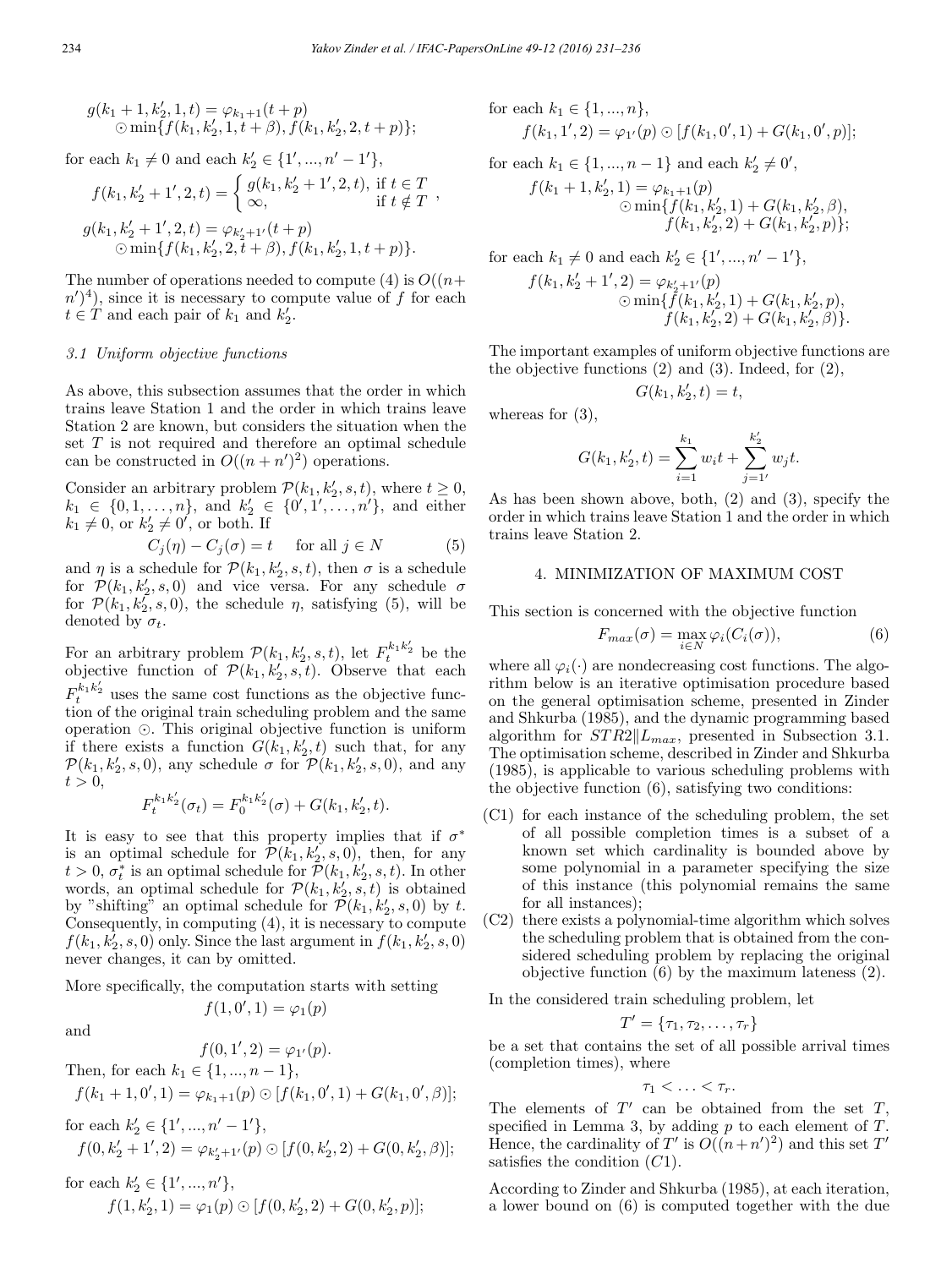Algorithm 1 Solution method for the train scheduling problem  $STR2$ || $F_{max}$ 

1:  $V := \max_{i \in N} \varphi_i(p)$  (lower bound) 2: for  $i := 1$  to  $n + n'$  do 3: if  $\varphi_i(\tau_r) \leq V$  then<br>4:  $d_i := \tau_r$ 4:  $d_i := \tau_r$ <br>5: **else** else 6: choose  $\tau_k$  so that  $\varphi_i(\tau_k) \leq V < \varphi_i(\tau_{k+1})$ <br>7:  $d_i := \tau_k$ 7:  $d_i := \tau_k$ <br>8: **end if** end if 9: end for 10: construct schedule  $\sigma$  by solving  $STR2||L_{max}$ 11:  $L := L_{max}(\sigma)$ 12: **if**  $L > 0$  then<br>13:  $V :=$ 13:  $V := \min$  $\min_{i \in \{j: j \in N, (d_j + L) \in T'\}} \varphi_i(d_i + L)$  (lower bound) 14: go to 2 15: else 16: **return**  $\sigma$  is an optimal value 17: end if

dates that guarantee that the value of (6) will not exceed this lower bound.

In Algorithm 1, the initial value of the lower bound  $V$  is calculated according to the line 1. Indeed, the arrival time of train  $i$  cannot be less than  $p$ . Hence, the cost for train i cannot be less than  $\varphi_i(p)$ . Therefore, the maximum cost cannot be less than  $\max_{i \in N} \varphi_i(p)$ .

At each iteration, according to lines  $3$  and  $4$  train  $i$  is assigned the largest element of the set  $T'$  as a due date if this assignment does not violate the lower bound  $V$ . If this assignment violates  $V$ , then according to the lines  $6$ and 7, the due date is chosen as the largest element in  $T'$ that does not violate  $V$ .

After all due dates have been assigned, the maximum lateness problem is solved. If for the resultant schedule  $\sigma$  the maximum lateness  $L_{max}(\sigma) \leq 0$ , then for this schedule,  $F_{max}(\sigma)$  equals the lower bound and therefore σ is optimal for (6). If  $L_{max}(\sigma) > 0$ , then a new lower bound is computed according to line 13. The new value of V is a new lower bound because for any schedule at least for one train  $i$  the delay will be not less than  $L$ . The new lower bound, computed according to line 13, is greater than the previous one and a new iteration begins.

As the algorithm for the maximum lateness problem  $STR2||L_{max}$  has complexity  $O((n+n')^2)$ , the complexity of the iterative algorithm is  $O((n + n')^5 \log(n + n'))$ . As has been mentioned above, the due dates in the maximum lateness problem specify the order in which trains depart from Station 1 and the order in which trains depart from Station 2. Since the set of due dates changes from iteration to iteration, these orders also change from iteration to iteration.

## 5. CONCLUSION

The paper presents two polynomial-time optimisation procedures for the train scheduling problem where two stations are connected by a single railway track. The first procedure is based on dynamic programming and the assumption that for each station the order in which trains depart from this station is know. The procedure is applicable to a family of objective functions that includes a number of objective functions frequently used in theory and practice. For some of these objective functions the order of departures from each station can be deduced from the analysis of the structure of an optimal schedule. For these objective functions, the presented optimisation procedure is significantly more efficient than the previously known algorithms. For example, the minimisation of  $\sum w_iC_i$  requires  $O((n + n')^2)$  operations, whereas the previously known algorithm required  $O((n+n')^6)$  operations Gafarov et al. (2015).

The second optimisation procedure is an iterative algorithm developed for the minimisation of maximum cost. This algorithm uses the first optimisation procedure as a subroutine for minimising at each iteration the maximum lateness for the set of due dates that changes at each iteration. Since for the maximum lateness there exists an optimal schedules where the trains depart from their respective stations in a nondecreasing order of there due dates, these orders change from iteration to iteration. The second polynomial-time optimisation procedure is applicable for any nondecreasing cost functions.

# REFERENCES

- Brannlund, U., Lindberg, P.O., Nou, A., and Nilsson, J.E. (1998). Railway timetabling using lagrangian relaxation. Transportation Science, 32(4), 358–369.
- Carey, M. and Lockwood, D. (1995). A model, algorithms and strategy for train pathing. The Journal of Operational Research Society, 8(46), 988–1005.
- Disser, Y., Klimm, M., and Lübbecke, E. (2015). Scheduling bidirectional traffic on a path. In Proceedings of the 42nd International Colloquium on Automata, Languages, and Programming (ICALP), 406–418.
- Frank, O. (1966). Two-way traffic on a single line of railway. Operations Research, 14(5), 801–811.
- Gafarov, E.R., Dolgui, A.B., and Lazarev, A.A. (2015). Two-station single-track railway scheduling problem with trains of equal speed. Computers and Industrial Engineering, 85, 260–267.
- Harbering, J., Ranade, A., and Schmidt, M. (2015). Single track train scheduling. In Proceedings of the 7th Multidisciplinary International Conference on Scheduling : Theory and Applications (MISTA 2015) 25-28 August 2015, Prague, Czech Republic, 102–117.
- Harrod, S.S. (2012). A tutorial on fundamental model structures for railway timetable optimization. Surveys in Operations Research and Management Science, 17(2), 85–96.
- Higgins, A., Kozan, E., and Ferreira, L. (1996). Optimal scheduling of trains on a single line track. Transportation Research Part B: Methodological, 30(2), 147–161.
- Kraay, D., Harker, P.T., and Chen, B. (1991). Optimal pacing of trains in freight railroads: Model formulation and solution. Operations Research, 39(1), 82–99.
- Lusby, R.M., Larsen, J., Ehrgott, M., and Ryan, D. (2011). Railway track allocation: Models and methods. OR Spectr., 33(4), 843–883.
- Mu, S. and Dessouky, M. (2011). Scheduling freight trains traveling on complex networks. Transportation Research Part B: Methodological, 45(7), 1103–1123.